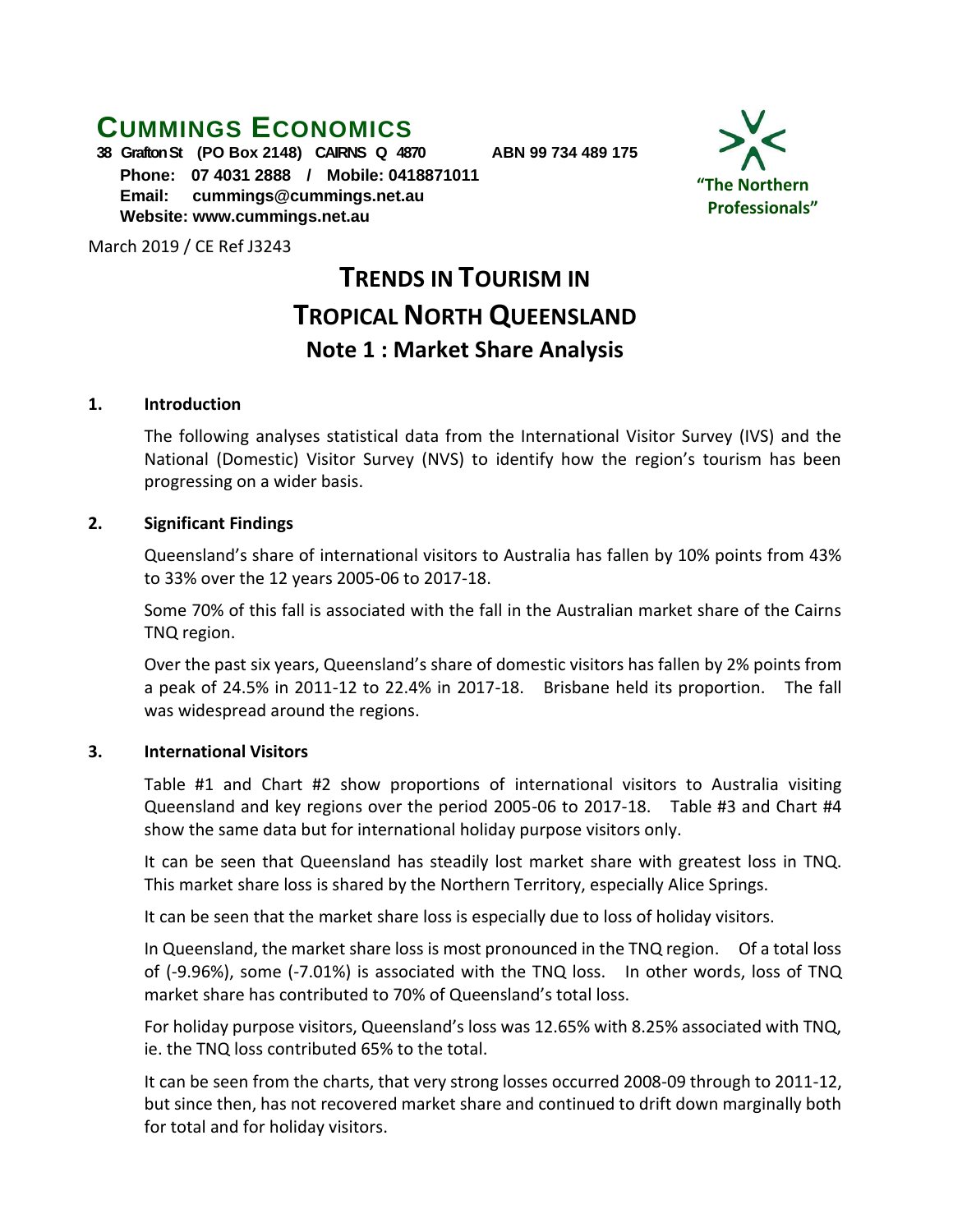| Calendar year                    | 2005/06 | 2006/07             | 2007/08 | 2008/09 | 2009/10 | 2010/11 | 2011/12 | 2012/13                                                                                                                           | 2013/14 | 2014/15 | 2015/16 | 2016/17                                                 |         | 2017/18 Difference   |
|----------------------------------|---------|---------------------|---------|---------|---------|---------|---------|-----------------------------------------------------------------------------------------------------------------------------------|---------|---------|---------|---------------------------------------------------------|---------|----------------------|
| Australia                        |         |                     |         |         |         |         |         | 5,006,831 5,151,256 5,133,891 5,044,855 5,189,565 5,369,942 5,438,430 5,714,273 6,161,097 6,567,214 7,246,472 7,878,024 8,362,774 |         |         |         |                                                         |         | 3,355,943            |
| Queensland                       |         | 2,137,412 2,182,445 |         |         |         |         |         | 2,111,588 2,013,628 1,963,003 1,988,352 2,942,721 2,054,027 2,077,301 2,233,736 2,486,019 2,630,093 2,737,314                     |         |         |         |                                                         |         | 599,902              |
| <b>Brisbane</b>                  | 871,068 | 941,925             | 900,476 | 938,122 | 918,403 | 951,509 |         | 921,679 1,012,937                                                                                                                 |         |         |         | 992,596   1,087,308   1,191,127   1,245,536   1,369,755 |         | 498,687              |
| Gold Coast                       | 803,310 | 812,387             | 825,836 | 765,572 | 794,188 | 727,096 | 716,877 | 747,028                                                                                                                           | 793,291 | 838,596 |         | 962,664   1,032,438   1,042,068                         |         | 238,758              |
| <b>Tropical North Queensland</b> | 865,496 | 842,303             | 818,158 | 702,908 | 655,308 | 647,247 | 615,656 | 706,708                                                                                                                           | 690,991 | 758,805 | 859,564 | 898,282                                                 | 859,723 | (-5,773)             |
| Whitsundays                      | 213,713 | 207,805             | 226,176 | 219,013 | 214,802 | 188,470 | 163,196 | 184,769                                                                                                                           | 190,290 | 209,748 | 221,993 | 241,241                                                 | 243,731 | 30,019               |
|                                  |         |                     |         |         |         |         |         |                                                                                                                                   |         |         |         |                                                         |         |                      |
|                                  | 2005/06 | 2006/07             | 2007/08 | 2008/09 | 2009/10 | 2010/11 | 2011/12 | 2012/13                                                                                                                           | 2013/14 | 2014/15 | 2015/16 | 2016/17                                                 |         | $2017/18$ Difference |
| Queensland                       | 42.69%  | 42.37%              | 41.13%  | 39.91%  | 37.83%  | 37.03%  | 35.72%  | 35.95%                                                                                                                            | 33.72%  | 34.01%  | 34.31%  | 33.39%                                                  | 32.73%  | $(-9.96%)$           |
| Brisbane                         | 17.40%  | 18.29%              | 17.54%  | 18.60%  | 17.70%  | 17.72%  | 16.95%  | 17.73%                                                                                                                            | 16.11%  | 16.56%  | 16.44%  | 15.81%                                                  | 16.38%  | $(-1.02%)$           |
| Gold Coast                       | 16.04%  | 15.77%              | 16.09%  | 15.18%  | 15.30%  | 13.54%  | 13.18%  | 13.07%                                                                                                                            | 12.88%  | 12.77%  | 13.28%  | 13.11%                                                  | 12.46%  | $(-3.58%)$           |
| <b>Tropical North Queensland</b> | 17.29%  | 16.35%              | 15.94%  | 13.93%  | 12.63%  | 12.05%  | 11.32%  | 12.37%                                                                                                                            | 11.22%  | 11.55%  | 11.86%  | 11.40%                                                  | 10.28%  | $(-7.01\%)$          |
| Whitsundays                      | 4.27%   | 4.03%               | 4.41%   | 4.34%   | 4.14%   | 3.51%   | 3.00%   | 3.23%                                                                                                                             | 3.09%   | 3.19%   | 3.06%   | 3.06%                                                   | 2.91%   | $(-1.35%)$           |

**Table #1: International Visitors to Australia – Share Queensland - Key Regions** 

*Source: Cummings Economics from Tourism Research Australia – IVS.*

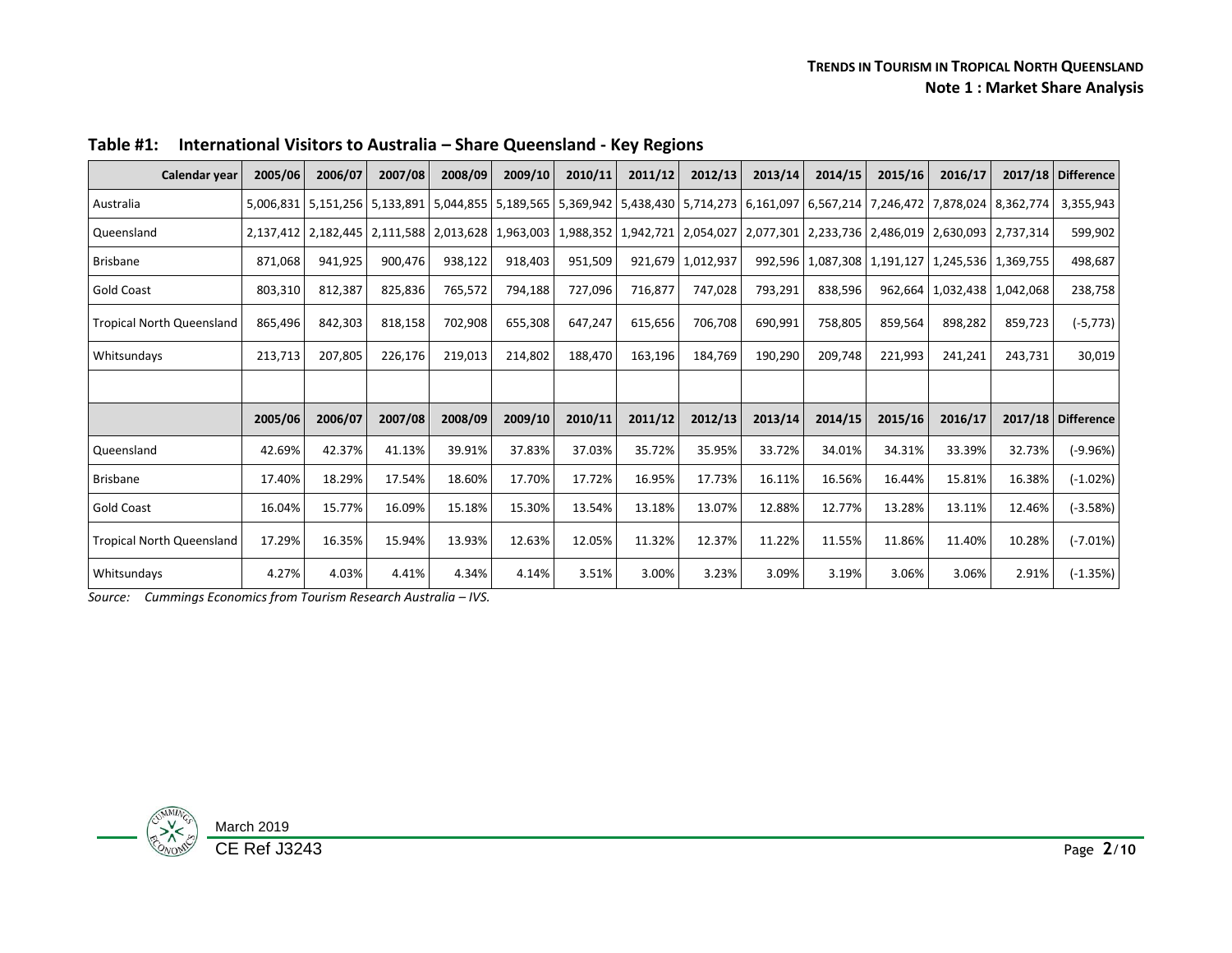

#### **Chart #2: International Visitors to Australia – Share Queensland - Key Regions**

*Source: Cummings Economics from Tourism Research Australia – IVS.*

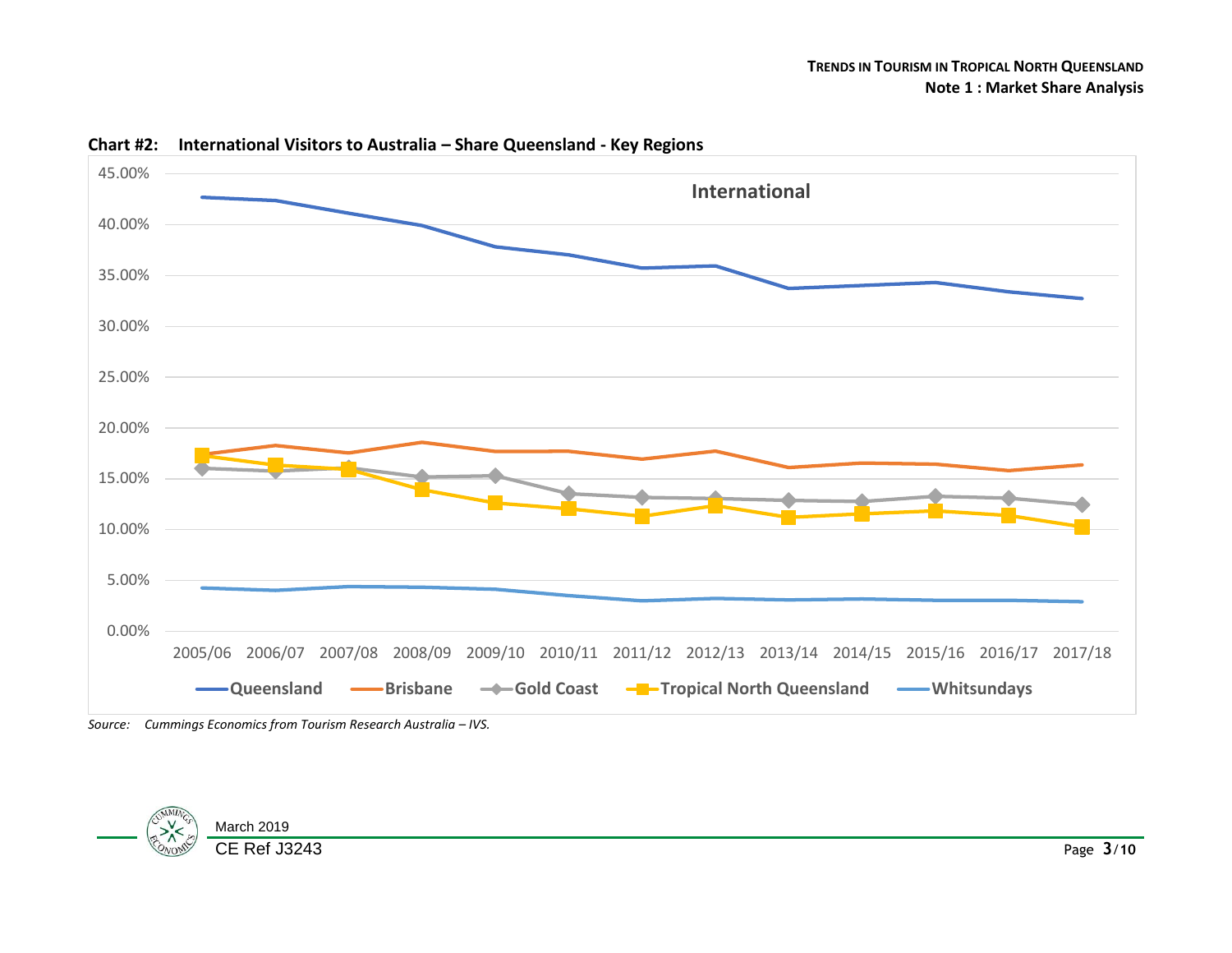#### **TRENDS IN TOURISM IN TROPICAL NORTH QUEENSLAND Note 1 : Market Share Analysis**

| Calendar year                       | 2005/06   | 2006/07   | 2007/08   | 2008/09   | 2009/10   | 2010/11   | 2011/12   | 2012/13   | 2013/14   | 2014/15   | 2015/16   | 2016/17   | 2017/18   | <b>Difference</b> |
|-------------------------------------|-----------|-----------|-----------|-----------|-----------|-----------|-----------|-----------|-----------|-----------|-----------|-----------|-----------|-------------------|
| Australia                           | 2,589,387 | 2,586,281 | 2,467,162 | 2,335,244 | 2,353,175 | 2,386,387 | 2,371,605 | 2,537,707 | 2,777,610 | 2,908,977 | 3,535,657 | 3,926,513 | 1,973,552 | $(-615, 835)$     |
| Queensland                          | 1,456,202 | 1,441,457 | 1,355,647 | 1,257,450 | 1,213,044 | 1,162,772 | 1,111,217 | 1,185,769 | 1,212,447 | 1,289,496 | 1,551,136 | 1,639,874 | 860,156   | $(-596,046)$      |
| <b>Brisbane</b>                     | 476,181   | 518,780   | 474,449   | 488,604   | 478,011   | 459,770   | 439,144   | 492,204   | 488,502   | 533,797   | 641,237   | 662,564   | 359,641   | $(-116, 540)$     |
| <b>Gold Coast</b>                   | 605,866   | 603,597   | 602,649   | 559,882   | 570,166   | 507,567   | 496,578   | 508,702   | 562,299   | 583,274   | 711,403   | 767,056   | 372,959   | (-232,908)        |
| <b>Tropical North</b><br>Queensland | 708,222   | 673,801   | 658,634   | 564,176   | 524,162   | 499,002   | 475,919   | 546,487   | 535,921   | 591,858   | 710,750   | 731,785   | 376,949   | (-331,273)        |
| Whitsundays                         | 171,697   | 163,008   | 180,887   | 174,523   | 173,703   | 146,459   | 126,900   | 145,459   | 147,256   | 158,499   | 177,877   | 188,424   | 104,562   | $(-67, 135)$      |
|                                     |           |           |           |           |           |           |           |           |           |           |           |           |           |                   |
|                                     | 2005/06   | 2006/07   | 2007/08   | 2008/09   | 2009/10   | 2010/11   | 2011/12   | 2012/13   | 2013/14   | 2014/15   | 2015/16   | 2016/17   | 2017/18   | <b>Difference</b> |
| Queensland                          | 56%       | 56%       | 55%       | 54%       | 52%       | 49%       | 47%       | 47%       | 44%       | 44%       | 44%       | 42%       | 44%       | $(-12.65%)$       |
| Brisbane                            | 18%       | 20%       | 19%       | 21%       | 20%       | 19%       | 19%       | 19%       | 18%       | 18%       | 18%       | 17%       | 18%       | $(-0.17%)$        |
| <b>Gold Coast</b>                   | 23%       | 23%       | 24%       | 24%       | 24%       | 21%       | 21%       | 20%       | 20%       | 20%       | 20%       | 20%       | 19%       | $(-4.50%)$        |
| <b>Tropical North</b><br>Queensland | 27%       | 26%       | 27%       | 24%       | 22%       | 21%       | 20%       | 22%       | 19%       | 20%       | 20%       | 19%       | 19%       | $(-8.25%)$        |
| Whitsundays                         | 7%        | 6%        | 7%        | 7%        | 7%        | 6%        | 5%        | 6%        | 5%        | 5%        | 5%        | 5%        | 5%        | $(-1.33%)$        |

**Table #3: International Visitors to Australia – Holiday Purpose Share Queensland - Key Regions** 

*Source: Cummings Economics from Tourism Research Australia – IVS.*

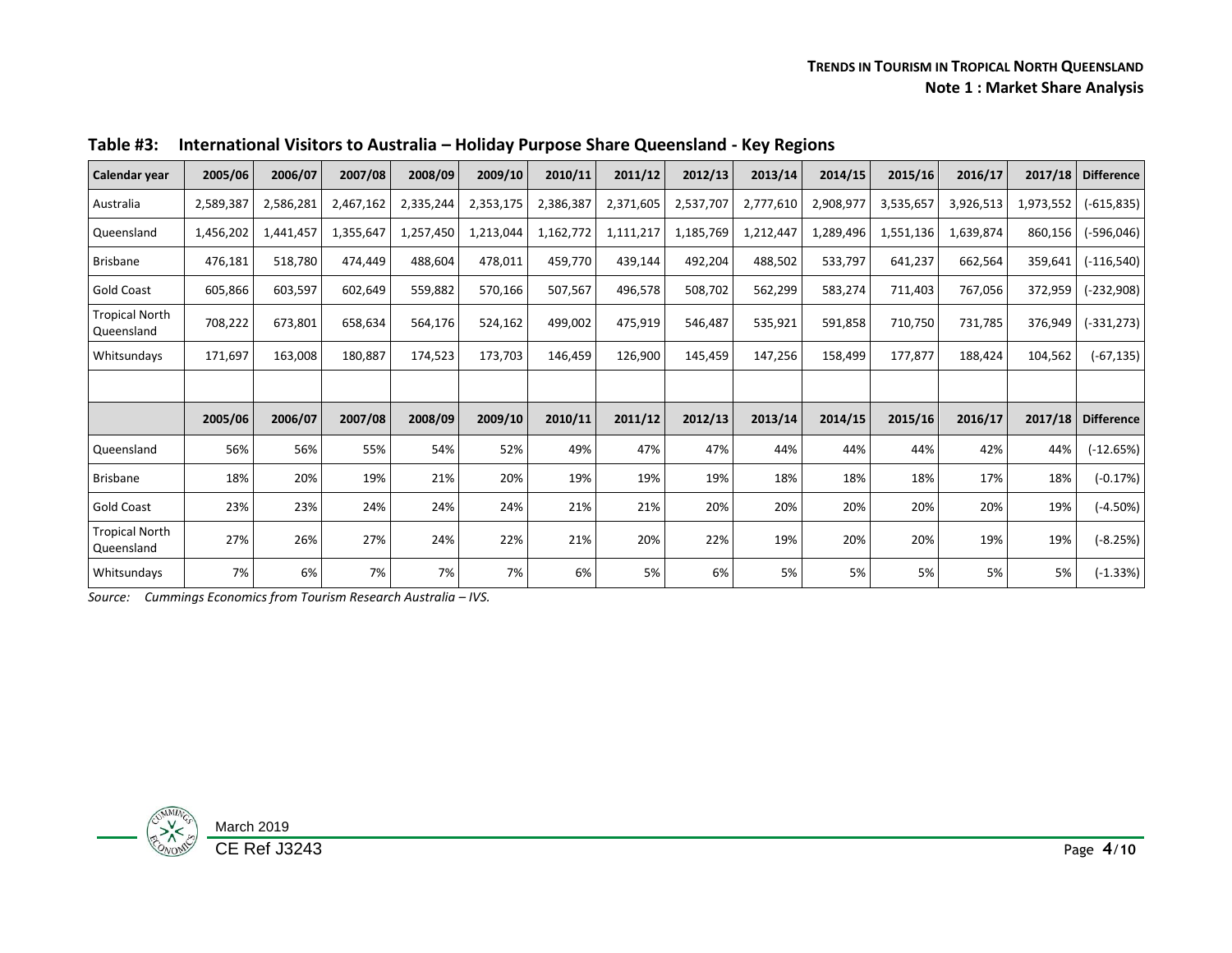





*Source: Cummings Economics from Tourism Research Australia – IVS.*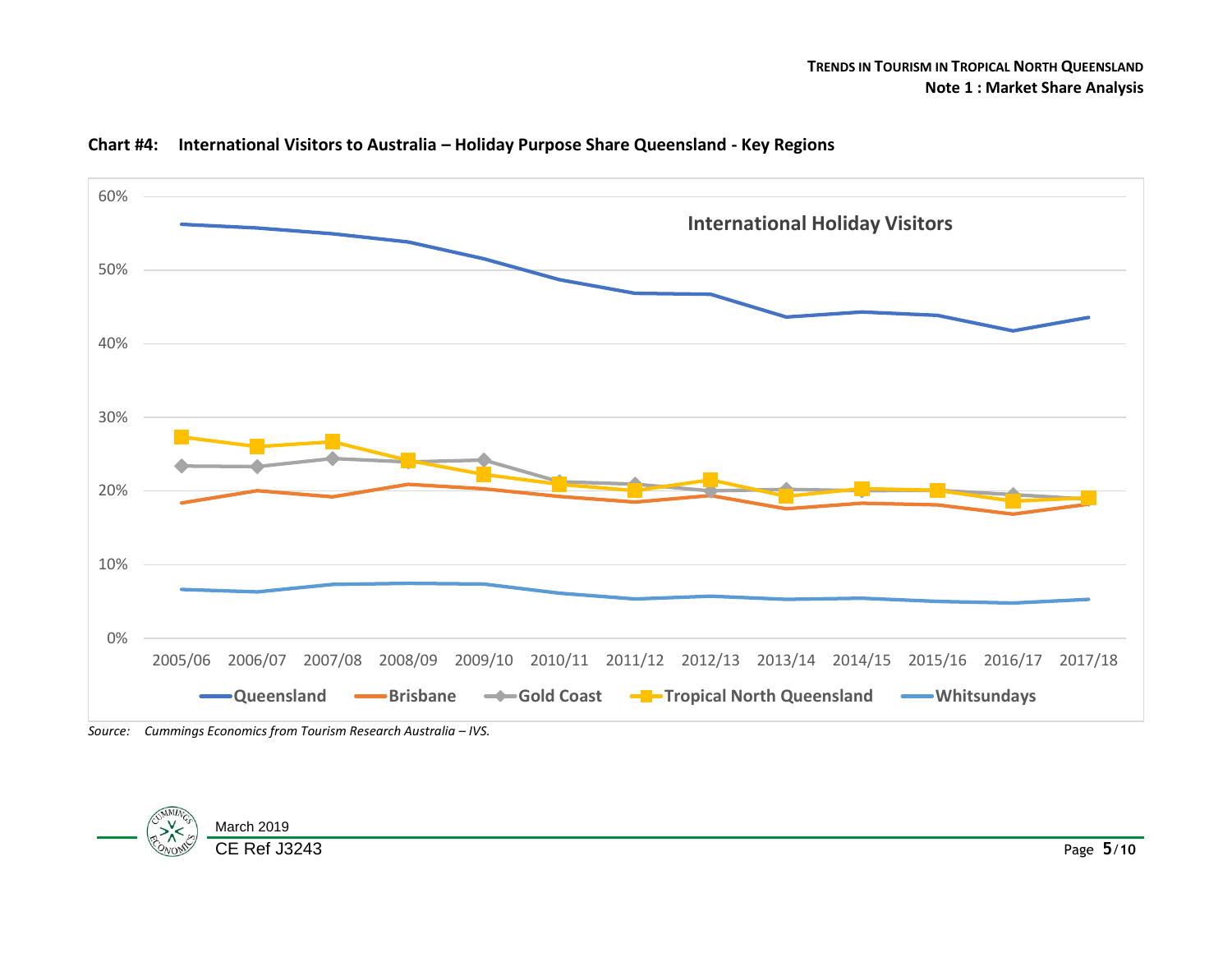## **4. Domestic Visitors**

(Caution: Experience indicates that the National Visitor Survey (NVS) is less reliable in recording short term (year-on-year) change at a regional level and trends over a number of years only should be considered.)

Table #5 and Chart #6 show domestic visitor market share by Queensland, Northern Territory and key regions 2005-06 to 2017-18. Table #7 and Chart #8 give similar data for holiday purpose visitors only.

It can be seen that after generally rising up to 2011-12, Queensland's share has drifted down to be only marginally up in 2017-18 on 2005-06.

Domestic holiday purpose visitors' data again illustrates that much of the change in the upward movements of domestic visitor share, from about 2005-06 to about 2010-11 and the subsequent downward movements, were due to changes in holiday visitor share. Indeed, the downward movement in share over the past five years or so is very pronounced for holiday visitors and that the 2017-18 share is marginally down on the 2005-06 share.

The indication from the data is that while Brisbane holiday visitor share rose over the past five years, the downward trends for Queensland was heavily influenced by downward trends in each of the three key regions recorded – Gold Coast, TNQ and Whitsunday.

By contrast, over the past five years, the Northern Territory recorded a rise in share of domestic visitors although in the last year, the share weakened.

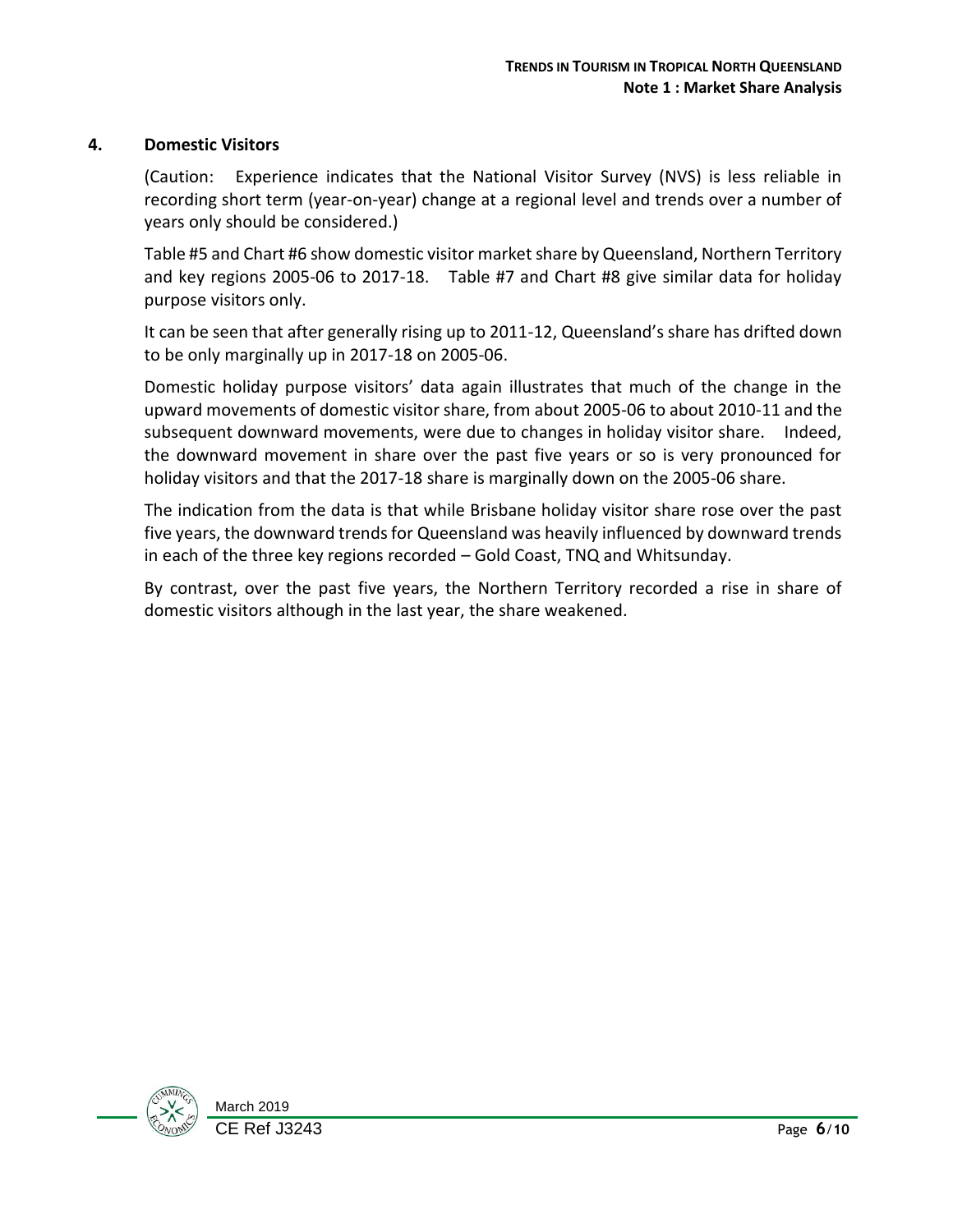|                   | 1998/<br>99 | 1999/<br>00 | 2000/<br>01 | 2001/<br>02 | 2002/<br>03 | 2003/<br>04 | 2004/<br>05 | 2005/<br>06 | 2006/<br>07 | 2007/<br>08 | 2008/<br>09 | 2009/<br>10 | 2010/<br>11 | 2011/<br>12 | 2012/<br>13 | 2013/<br>14 | 2014/<br>15 | 2015/<br>16 | 2016/<br>17 | 2017/<br>18 | <b>Difference</b> |
|-------------------|-------------|-------------|-------------|-------------|-------------|-------------|-------------|-------------|-------------|-------------|-------------|-------------|-------------|-------------|-------------|-------------|-------------|-------------|-------------|-------------|-------------------|
| Australia         | 73.830      | 72,017      | 73.819      | 75,047      | 75,216      | 74,356      | 72,179      | 71,934      | 73,770      | 73,527      | 68,539      | 68,143      | 70.977      | 73,369      | 75,268      | 80,332      | 85,317      | 89.071      | 93.708      | 100.269     | 26,440            |
| Queensland        | 15.838      | 16,103      | 15.881      | 16,247      | 16.574      | 16,492      | 17,088      | 16,638      | 17,819      | 17,607      | 16,465      | 16,107      | 16.745      | 17.973      | 17,958      | 18,522      | 19.957      | 20.205      | 21.453      | 22.457      | 6,619             |
| Brisbane          | 4.561       | 4,474       | 4,632       | 4,643       | 4,716       | 4,969       | 4,885       | 4,831       | 4,909       | 4,970       | 4,937       | 4,569       | 5.479       | 5,249       | 5,349       | 5,599       | 6.017       | 6,088       | 6,815       | 7,118       | 2,557             |
| <b>Gold Coast</b> | 3.176       | 3,193       | 3.228       | 3,349       | 3,514       | 3,279       | 3,375       | 3,361       | 3,551       | 3,278       | 3,044       | 3,138       | 3.047       | 3,137       | 3,406       | 3,235       | 3.055       | 3,346       | 3,534       | 3.492       | 315               |
| <b>TNO</b>        | 1,275       | 1,337       | 1.430       | 1,423       | 1.381       | 1,531       | 1,407       | 1,512       | 1,501       | 1,498       | 1,578       | 1.467       | 1,315       | 1,576       | 1,645       | 1.679       | 1.670       | 1.880       | 1,805       | 2,041       | 766               |
| Whitsundays       | 421         | 445         | 386         | 385         | 441         | 499         | 441         | 523         | 609         | 531         | 421         | 477         | 505         | 566         | 473         | 511         | 421         | 512         | 515         | 551         | 130               |
|                   |             |             |             |             |             |             |             |             |             |             |             |             |             |             |             |             |             |             |             |             |                   |
|                   | 1998/<br>99 | 1999/<br>00 | 2000/<br>01 | 2001/<br>02 | 2002/<br>03 | 2003/<br>04 | 2004/<br>05 | 2005/<br>06 | 2006/<br>07 | 2007/<br>08 | 2008/<br>09 | 2009/<br>10 | 2010/<br>11 | 2011/<br>12 | 2012/<br>13 | 2013/<br>14 | 2014/<br>15 | 2015/<br>16 | 2016/<br>17 | 2017/<br>18 | <b>Difference</b> |
| Queensland        | 21.45%      | 22.36%      | 21.51%      | 21.65%      | 22.04%      | 22.18%      | 23.67%      | 23.13%      | 24.16%      | 23.95%      | 24.02%      | 23.64%      | 23.59%      | 24.50%      | 23.86%      | 23.06%      | 23.39%      | 22.68%      | 22.89%      | 22.40%      | 0.94%             |
| <b>Brisbane</b>   | 6.18%       | 6.21%       | 6.28%       | 6.19%       | 6.27%       | 6.68%       | 6.77%       | 6.72%       | 6.65%       | 6.76%       | 7.20%       | 6.70%       | 7.72%       | 7.15%       | 7.11%       | 6.97%       | 7.05%       | 6.83%       | 7.27%       | 7.10%       | 0.92%             |
| <b>Gold Coast</b> | 4.30%       | 4.43%       | 4.37%       | 4.46%       | 4.67%       | 4.41%       | 4.68%       | 4.67%       | 4.81%       | 4.46%       | 4.44%       | 4.60%       | 4.29%       | 4.28%       | 4.53%       | 4.03%       | 3.58%       | 3.76%       | 3.77%       | 3.48%       | $(-0.82%)$        |
| <b>TNQ</b>        | 1.73%       | 1.86%       | 1.94%       | 1.90%       | 1.84%       | 2.06%       | 1.95%       | 2.10%       | 2.03%       | 2.04%       | 2.30%       | 2.15%       | 1.85%       | 2.15%       | 2.19%       | 2.09%       | 1.96%       | 2.11%       | 1.93%       | 2.04%       | 0.31%             |
| Whitsundays       | 0.57%       | 0.62%       | 0.52%       | 0.51%       | 0.59%       | 0.67%       | 0.61%       | 0.73%       | 0.83%       | 0.72%       | 0.61%       | 0.70%       | 0.71%       | 0.77%       | 0.63%       | 0.64%       | 0.49%       | 0.58%       | 0.55%       | 0.55%       | $(-0.02%)$        |

**Table #5: Domestic Visitors in Australia – Market Share Queensland - Key Regions** 

*Source: Cummings Economics from Tourism Research Australia – NVS.*

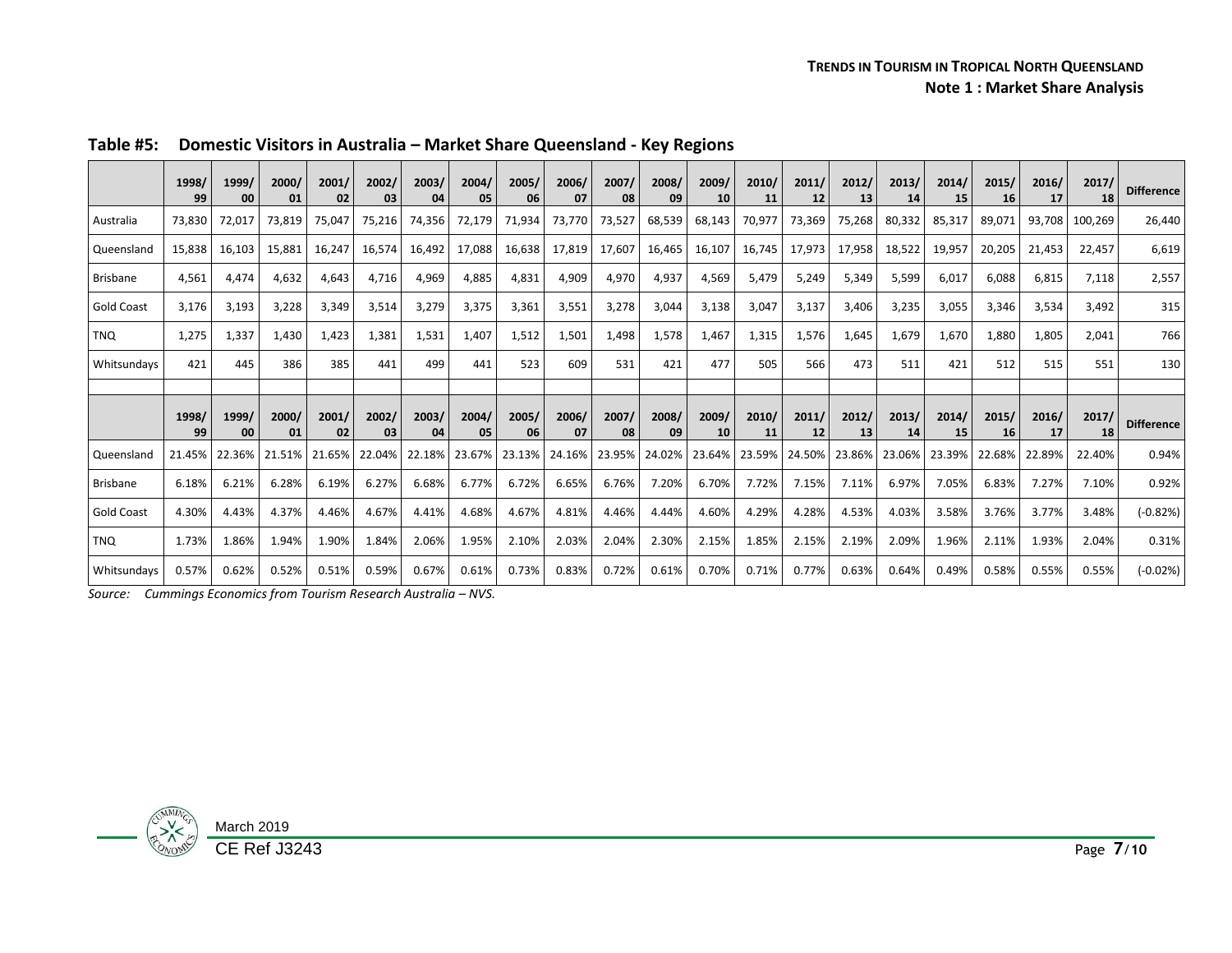

### **Chart #6: Domestic Visitors to Australia – Market Share Queensland - Key Regions**

Source: Cummings Economics from Tourism Research Australia – NVS.

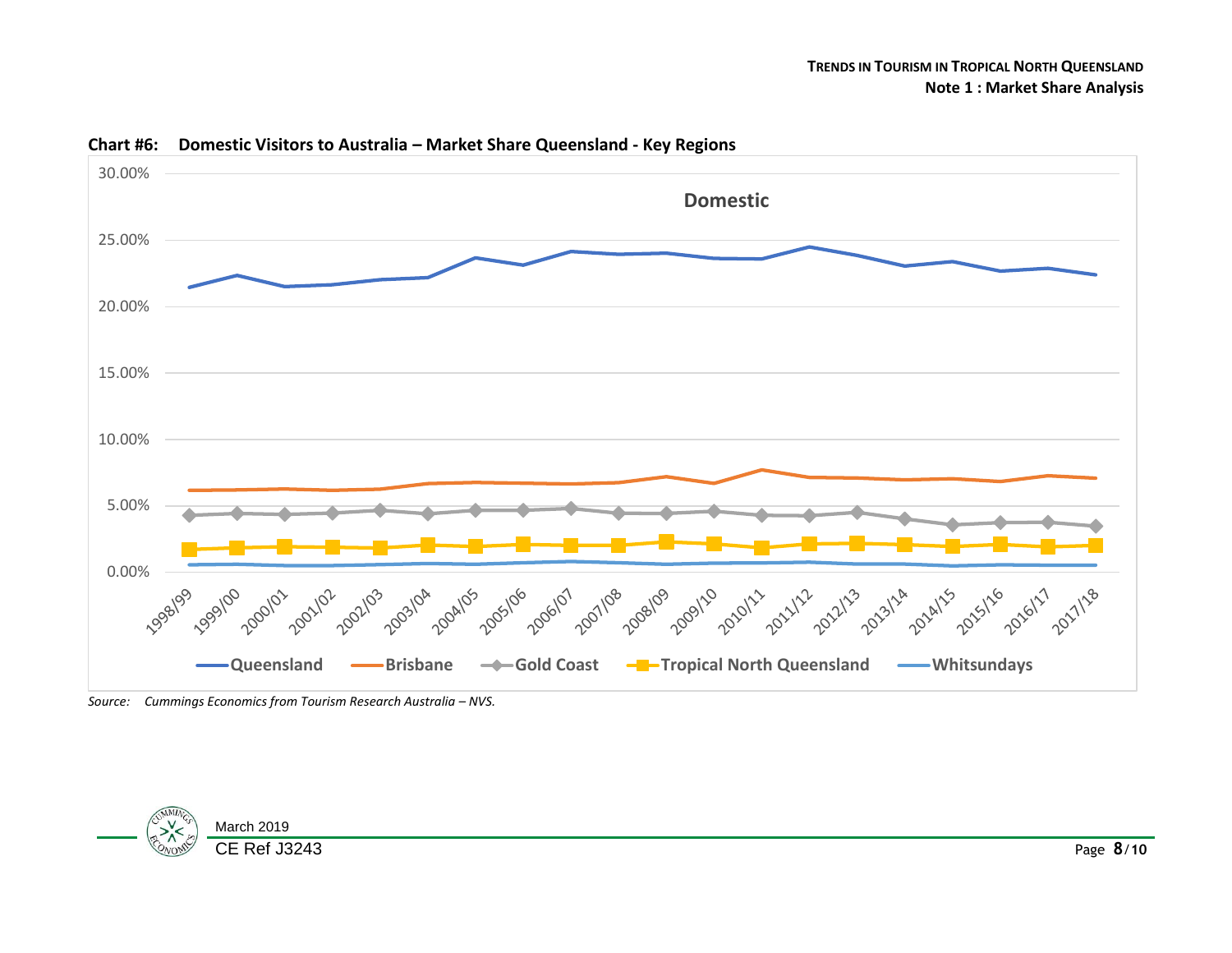#### **TRENDS IN TOURISM IN TROPICAL NORTH QUEENSLAND Note 1 : Market Share Analysis**

|                   | 1998/<br>99 | 1999/<br>00   | 2000/<br>01 | 2001/<br>02 | 2002/<br>03 | 2003/<br>04 | 2004/<br>05 | 2005/<br>06 | 2006/<br>07   | 2007/<br>08          | 2008/<br>09 | 2009/<br>10 | 2010/<br>11 | 2011/<br>12          | 2012/<br>13 | 2013/<br>14 | 2014/<br>15 | 2015/<br>16   | 2016/<br>17   | 2017/<br>18 | <b>Difference</b> |
|-------------------|-------------|---------------|-------------|-------------|-------------|-------------|-------------|-------------|---------------|----------------------|-------------|-------------|-------------|----------------------|-------------|-------------|-------------|---------------|---------------|-------------|-------------------|
| Australia         | 32.737      | 32,245        | 32.724      | 32,422      | 31,522      | 31,270      | 31,026      | 31,065      | 32,368        | 32,680               | 30,899      | 31,165      | 30,955      | 31,074               | 32,690      | 34,351      | 34,822      | 36,890        | 37.753        | 40,551      | 7,815             |
| Queensland        | 7.317       | 7,469         | 7.207       | 7,374       | 7,493       | 7,406       | 7,365       | 7.493       | 8.070         | 7,818                | 7,580       | 7,252       | 7,202       | 7,447                | 7.855       | 7,866       | 7.762       | 8,327         | 8,287         | 8.895       | 1,579             |
| <b>Brisbane</b>   | 1,381       | 1,394         | 1,465       | 1,370       | 1,382       | 1,499       | 1,360       | 1,438       | 1,495         | 1,466                | 1,487       | 1,327       | 1,628       | 1,373                | 1,514       | 1,655       | 1,698       | 1,767         | 1,725         | 2,085       | 704               |
| <b>Gold Coast</b> | 2,107       | 2,003         | 2,197       | 2,239       | 2,181       | 2,059       | 2,028       | 2,106       | 2,143         | 2,039                | 1,915       | 2,031       | 1,806       | 1,867                | 2,093       | 1,982       | 1,624       | 1,880         | 1,965         | 1,850       | $(-257)$          |
| TNO               | 753         | 730           | 753         | 788         | 719         | 869         | 825         | 869         | 814           | 827                  | 901         | 820         | 740         | 842                  | 930         | 958         | 881         | 1,015         | 908           | 1,067       | 314               |
| Whitsundays       | 268         | 316           | 283         | 272         | 300         | 363         | 318         | 332         | 416           | 362                  | 302         | 334         | 339         | 369                  | 337         | 324         | 268         | 333           | 301           | 335         | 67                |
|                   |             |               |             |             |             |             |             |             |               |                      |             |             |             |                      |             |             |             |               |               |             |                   |
|                   | 1998/<br>99 | 1999/<br>00   | 2000/<br>01 | 2001/<br>02 | 2002/<br>03 | 2003/<br>04 | 2004/<br>05 | 2005/<br>06 | 2006/<br>07   | 2007/<br>08          | 2008/<br>09 | 2009/<br>10 | 2010/<br>11 | 2011/<br>12          | 2012/<br>13 | 2013/<br>14 | 2014/<br>15 | 2015/<br>16   | 2016/<br>17   | 2017/<br>18 | <b>Difference</b> |
| Queensland        |             | 22.35% 23.16% | 22.02%      | 22.74%      | 23.77%      | 23.69%      | 23.74%      |             | 24.12% 24.93% | 23.92% 24.53% 23.27% |             |             |             | 23.27% 23.96% 24.03% |             | 22.90%      |             | 22.29% 22.57% | 21.95% 21.94% |             | $(-0.41%)$        |
| <b>Brisbane</b>   | 4.22%       | 4.32%         | 4.48%       | 4.22%       | 4.38%       | 4.79%       | 4.38%       | 4.63%       | 4.62%         | 4.49%                | 4.81%       | 4.26%       | 5.26%       | 4.42%                | 4.63%       | 4.82%       | 4.88%       | 4.79%         | 4.57%         | 5.14%       | 0.92%             |
| <b>Gold Coast</b> | 6.44%       | 6.21%         | 6.71%       | 6.91%       | 6.92%       | 6.58%       | 6.54%       | 6.78%       | 6.62%         | 6.24%                | 6.20%       | 6.52%       | 5.83%       | 6.01%                | 6.40%       | 5.77%       | 4.66%       | 5.10%         | 5.20%         | 4.56%       | $(-1.87%)$        |
| TNO               | 2.30%       | 2.27%         | 2.30%       | 2.43%       | 2.28%       | 2.78%       | 2.66%       | 2.80%       | 2.52%         | 2.53%                | 2.92%       | 2.63%       | 2.39%       | 2.71%                | 2.85%       | 2.79%       | 2.53%       | 2.75%         | 2.40%         | 2.63%       | 0.33%             |
| Whitsundays       | 0.82%       | 0.98%         | 0.87%       | 0.84%       | 0.95%       | 1.16%       | 1.02%       | 1.07%       | 1.28%         | 1.11%                | 0.98%       | 1.07%       | 1.10%       | 1.19%                | 1.03%       | 0.94%       | 0.77%       | 0.90%         | 0.80%         | 0.83%       | 0.01%             |

## **Table #7: Domestic Visitors in Australia – Holiday Purpose Market Share Queensland - Key Regions**

**Source:** Cummings Economics from Tourism Research Australia – NVS.